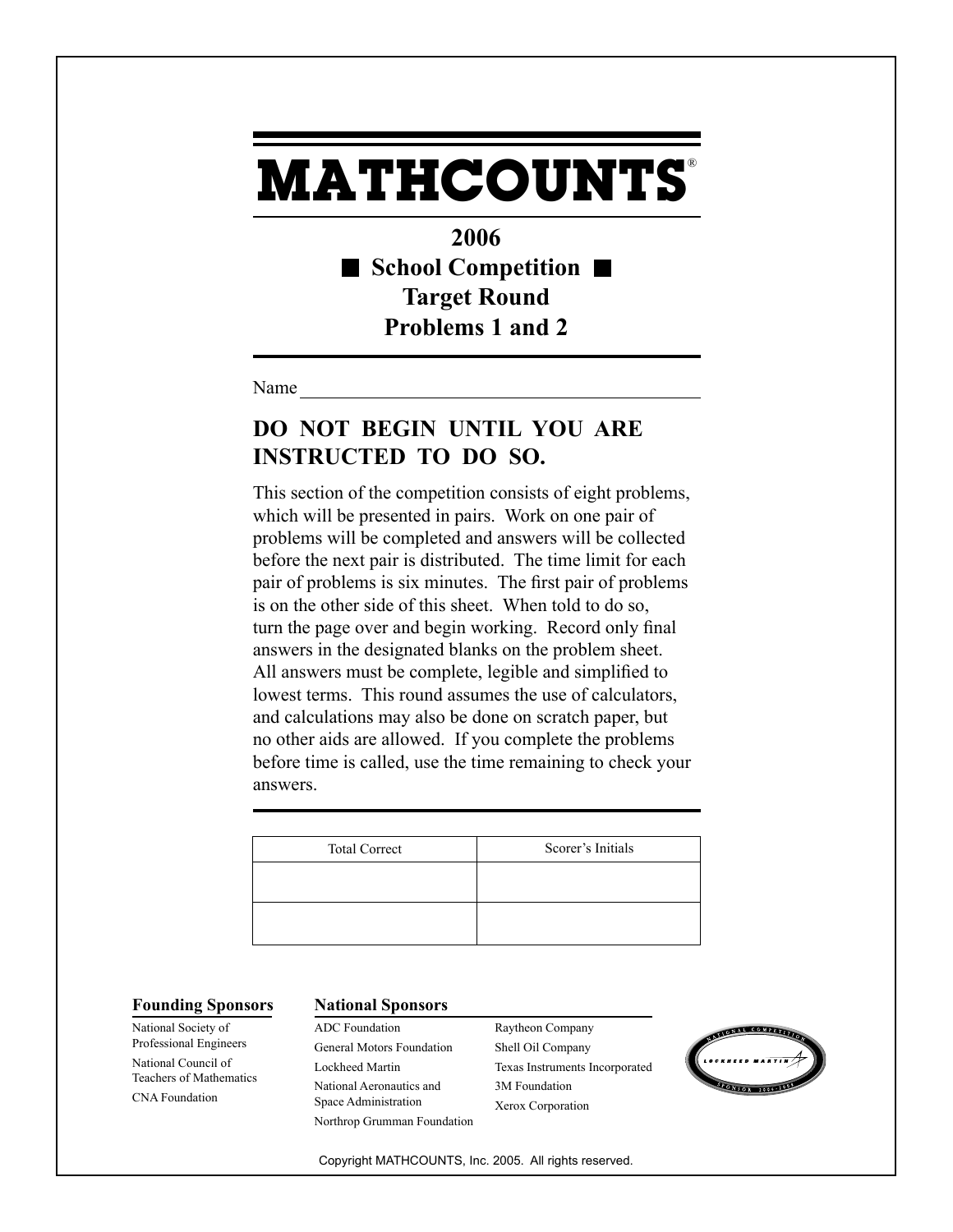$2. \ \ \}$ 

1. Sandy's daughter has a playhouse in the back yard. She plans to cover the one shaded exterior wall and the two rectangular faces of the roof, also shaded, with a special siding to resist the elements. The siding is sold only in 8-foot by 12-foot sections that cost \$27.30 each. If Sandy can cut the siding when she gets home, how much will it cost for the siding Sandy must purchase?



2. The charts represent charges for a package shipped within the United States by two carriers. Sarah wishes to send a package to her aunt who lives in Zone 7. The package weighs 20 ounces, and there are 16 ounces in one pound. If Carrier A rounds the final cost up to the next penny, how much does Sarah save by using Carrier A instead of Carrier B?

### CARRIER A

| Package<br><b>Weights</b> | Rate for first ounce<br>(or fraction thereof) | Rate for each<br>additional ounce<br>(or fraction thereof) |
|---------------------------|-----------------------------------------------|------------------------------------------------------------|
| Up to 2 ounces            | \$0.352                                       | \$0.225                                                    |
| More than 2 ounces        | \$0,311                                       | \$0.225                                                    |

### CARRIER B

| <b>Zones</b> |        |        | 4      |        |        |        |        |
|--------------|--------|--------|--------|--------|--------|--------|--------|
| Up to 1 lb   | \$6.25 | \$6.40 | \$6.75 | \$6.85 | \$7.15 | \$7.20 | \$7.35 |
| Up to 2 lbs  | \$6.35 | \$6.65 | \$7.20 | \$7.35 | \$7.80 | \$7.95 | \$8.35 |
| Up to 3 lbs  | \$6.50 | \$6.85 | \$7.50 | \$7.75 | \$8.20 | \$8.45 | \$9.10 |
| Up to 4 lbs  | \$6.65 | \$7.15 | \$7.85 | \$8.15 | \$8.60 | \$8.85 | \$9.60 |

Copyright MATHCOUNTS, Inc. 2005. All rights reserved. 2006 School Target Round

<sup>1.</sup> **\$**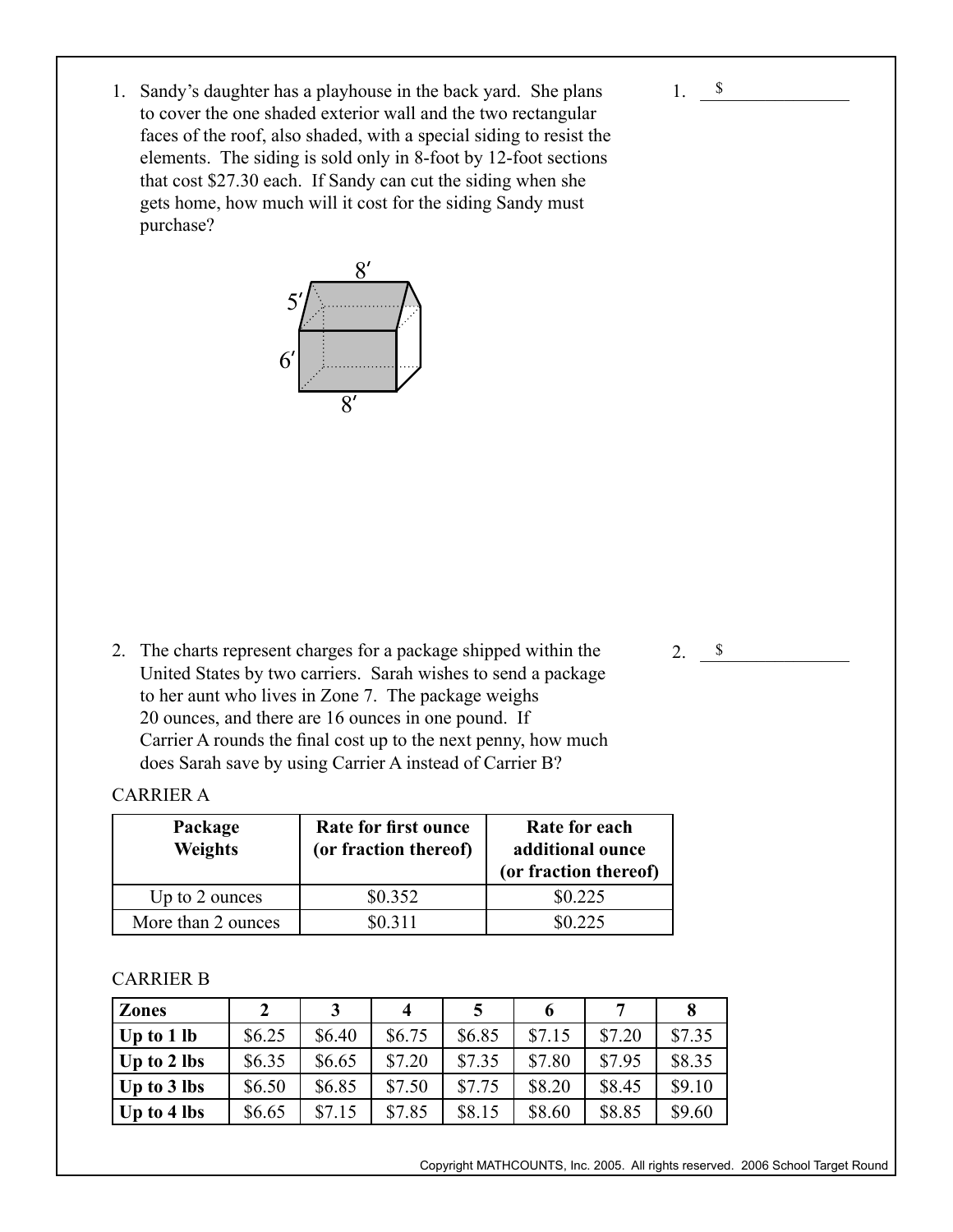**2006 School Competition Target Round Problems 3 and 4**

Name

**DO NOT BEGIN UNTIL YOU ARE INSTRUCTED TO DO SO.**

| <b>Total Correct</b> | Scorer's Initials |
|----------------------|-------------------|
|                      |                   |
|                      |                   |
|                      |                   |

National Society of Professional Engineers National Council of Teachers of Mathematics CNA Foundation

### **Founding Sponsors National Sponsors**

ADC Foundation General Motors Foundation Lockheed Martin National Aeronautics and Space Administration Northrop Grumman Foundation Raytheon Company Shell Oil Company Texas Instruments Incorporated 3M Foundation Xerox Corporation

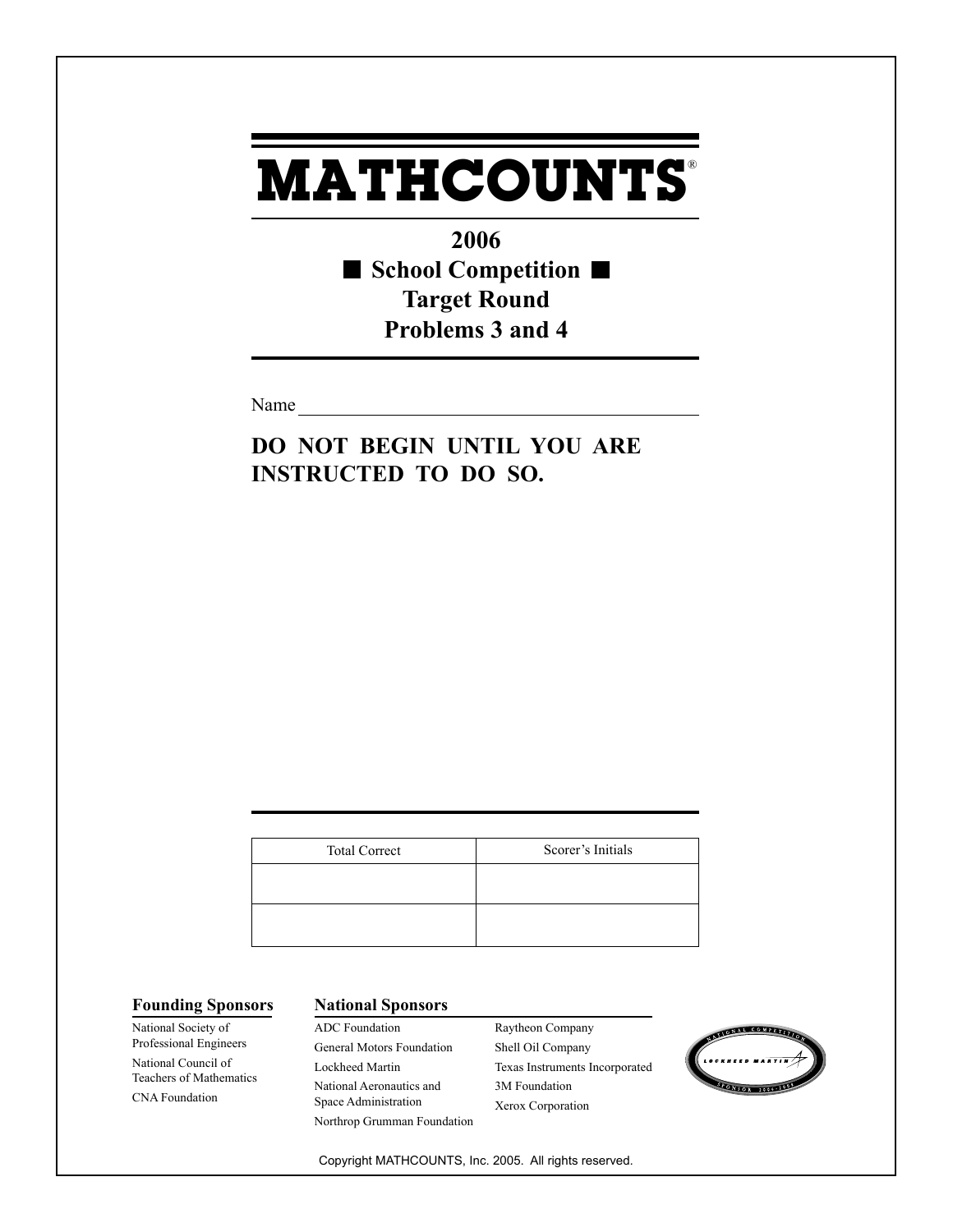3. A car drives in a circular path with a diameter of 1200 feet. If the car completes exactly two laps each minute, what is the car's speed, in feet per second? Express your answer to the nearest whole number.



3. \_\_\_\_\_\_\_\_\_\_\_\_\_\_\_\_ feet per sec

4. When the temperature goes up 3˚ on the Cantor scale, it goes up 8˚ on the Frobenius scale. On both scales, 18˚ is the same temperature. How many Frobenius degrees are equal to 30˚ Cantor?

4. \_\_\_\_\_\_\_\_\_\_\_\_\_\_\_\_ ˚ Frobenius

Copyright MATHCOUNTS, Inc. 2005. All rights reserved. 2006 School Target Round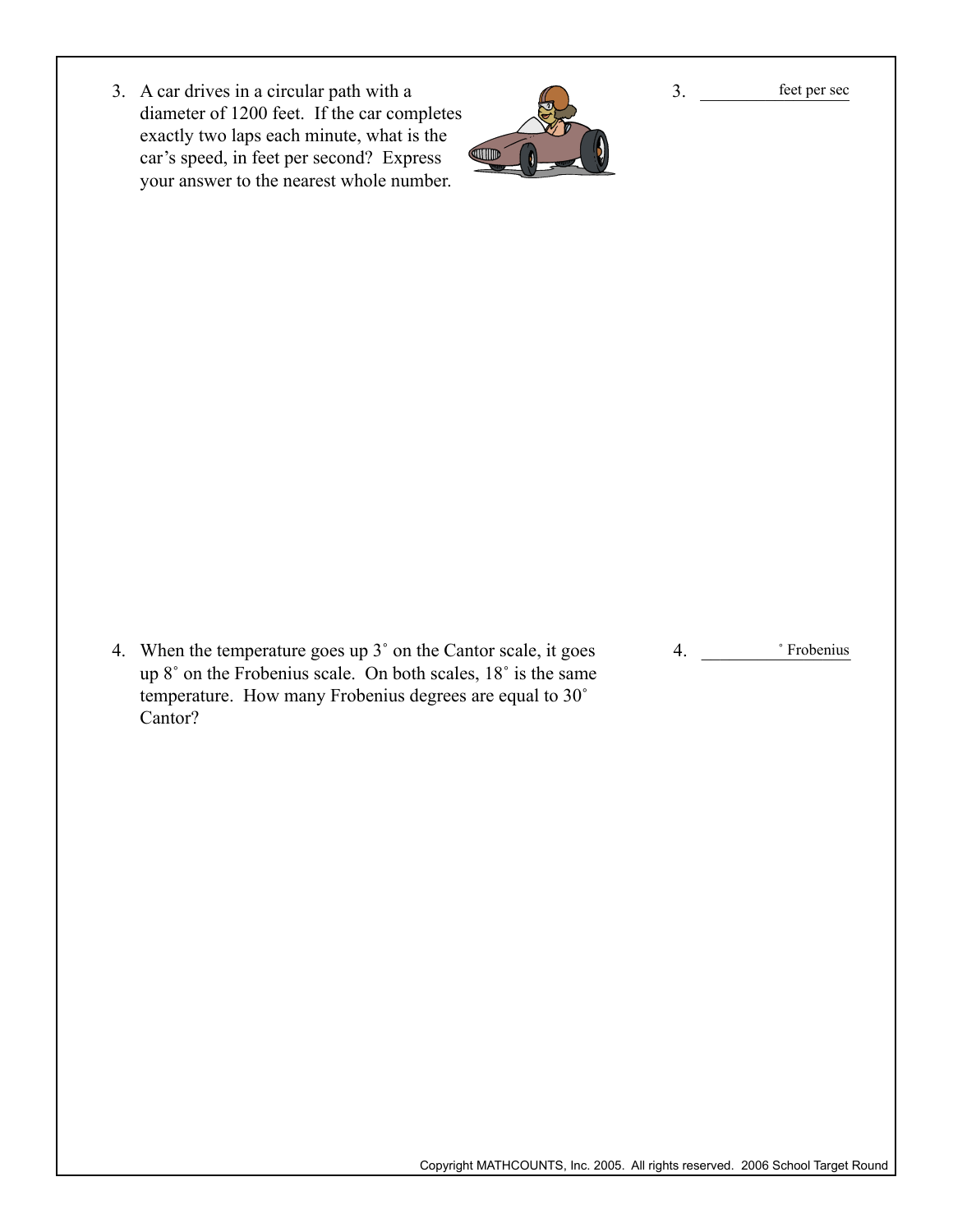**2006** ■ School Competition ■ **Target Round Problems 5 and 6**

Name

**DO NOT BEGIN UNTIL YOU ARE INSTRUCTED TO DO SO.**

| <b>Total Correct</b> | Scorer's Initials |
|----------------------|-------------------|
|                      |                   |
|                      |                   |
|                      |                   |

National Society of Professional Engineers National Council of Teachers of Mathematics CNA Foundation

### **Founding Sponsors National Sponsors**

ADC Foundation General Motors Foundation Lockheed Martin National Aeronautics and Space Administration Northrop Grumman Foundation Raytheon Company Shell Oil Company Texas Instruments Incorporated 3M Foundation Xerox Corporation

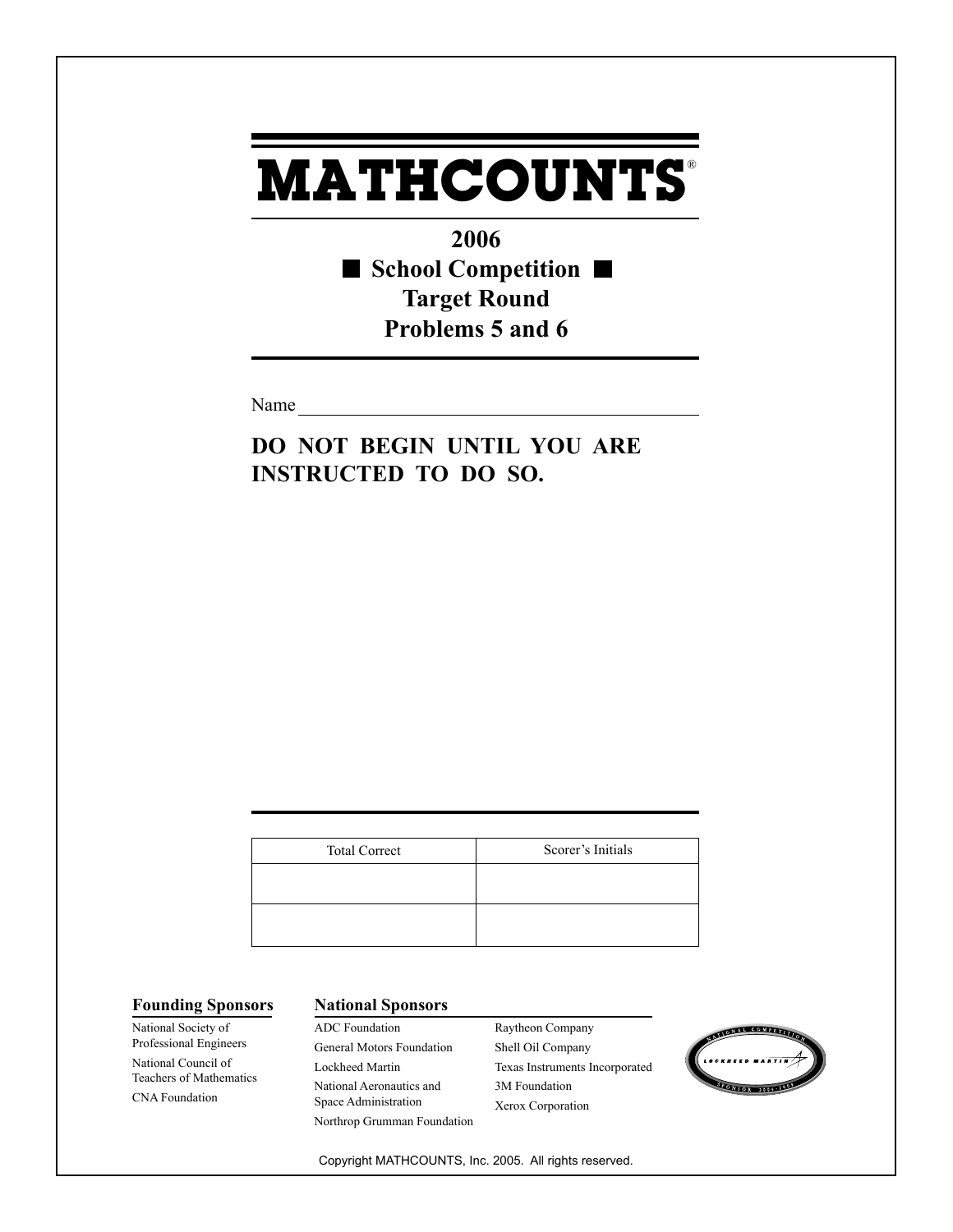5. Sam the Sham is an unfair shoe salesman. He has a pair of shoes that was priced at \$60 last week. To entice customers, he wants to put a "25% off" tag on the shoes but he still wants the customer to pay \$60 for the shoes. He raises the price of the shoes so that after the 25% discount the shoes will cost \$60. What must the new price of the shoes be before the discount?

6. An ambulance travels at 40 mph and can follow a 20-mile route making no stops to get to the hospital. A helicopter travels at one mile per minute, and the air route is 15 miles to get to the same hospital. However, the helicopter takes three minutes for take off and three minutes for landing. How many fewer minutes does it take for the helicopter to complete its trip (take off, flight and landing) than for the ambulance to complete its trip?





6. minutes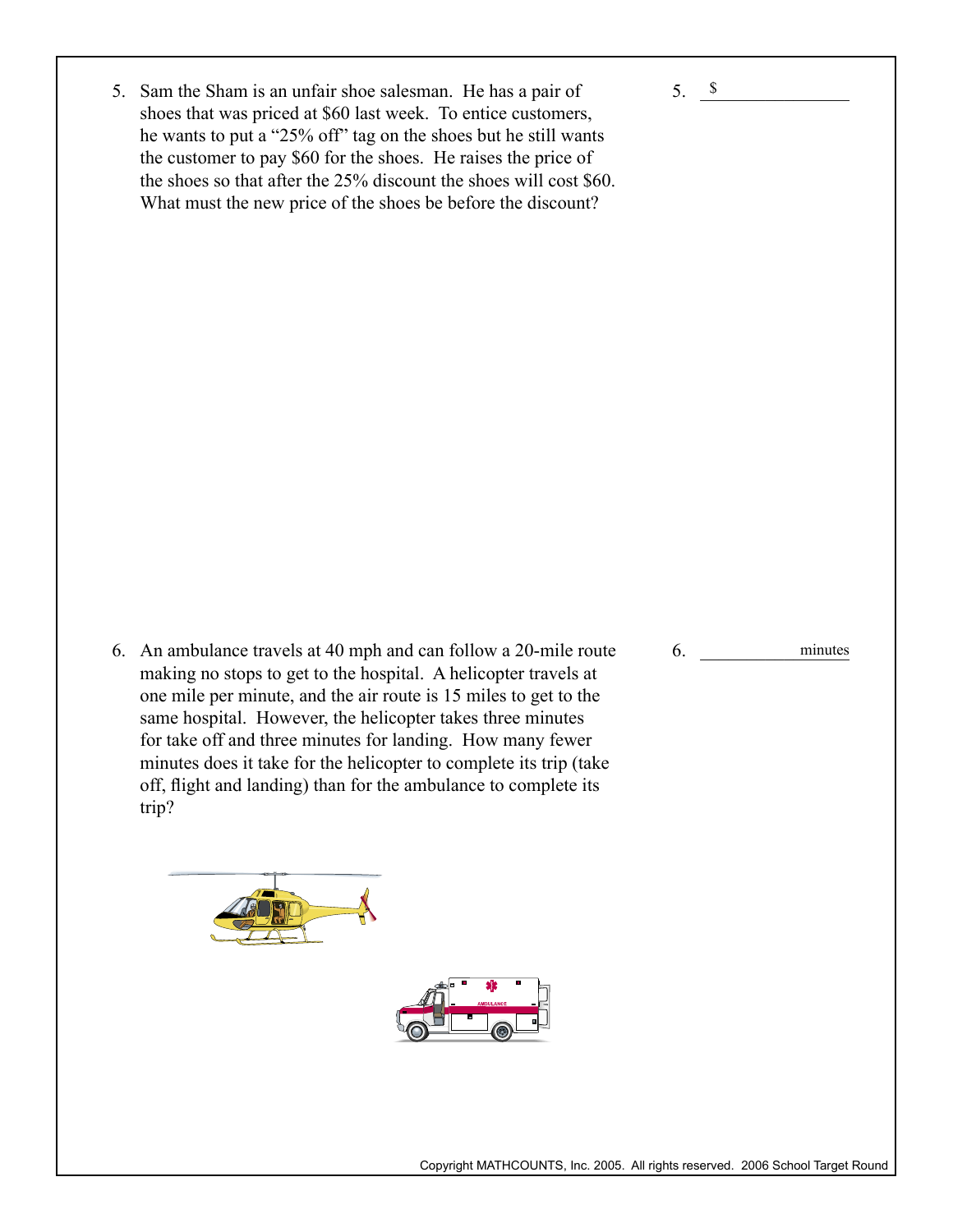**2006** ■ School Competition ■ **Target Round Problems 7 and 8**

Name

**DO NOT BEGIN UNTIL YOU ARE INSTRUCTED TO DO SO.**

| <b>Total Correct</b> | Scorer's Initials |
|----------------------|-------------------|
|                      |                   |
|                      |                   |
|                      |                   |

National Society of Professional Engineers National Council of Teachers of Mathematics CNA Foundation

### **Founding Sponsors National Sponsors**

ADC Foundation General Motors Foundation Lockheed Martin National Aeronautics and Space Administration Northrop Grumman Foundation Raytheon Company Shell Oil Company Texas Instruments Incorporated 3M Foundation Xerox Corporation